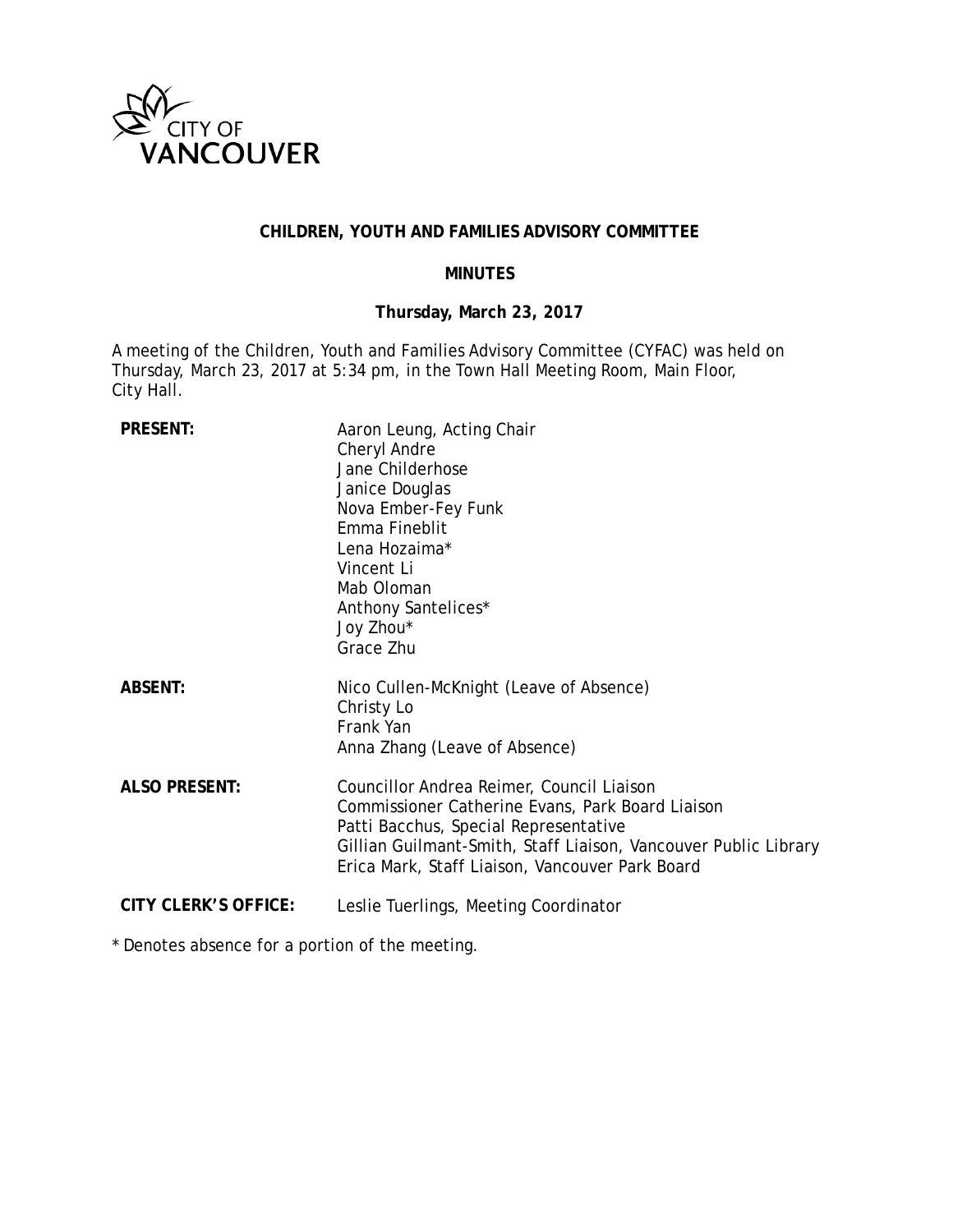### **Leave of Absence Requests**

MOVED by Nova Ember-Fey Funk SECONDED by Janice Douglas

> THAT Nico Cullen-McKnight and Anna Zhang, be granted Leaves of Absence for this meeting.

CARRIED UNANIMOUSLY (Lena Hozaima, Anthony Santelices, and Joy Zhou absent for the vote)

# **Approval of Minutes**

MOVED by Janice Douglas SECONDED by Vincent Li

> THAT the minutes of the Children, Youth and Families Advisory Committee meeting held on January 19, 2017, be approved.

CARRIED UNANIMOUSLY (Lena Hozaima, Anthony Santelices, and Joy Zhou absent for the vote)

#### **1. Welcome and Introductions**

The Committee introduced themselves to each other.

## **2. Approval of 2017 Meeting Dates**

MOVED by Nova Ember-Fey Funk SECONDED by Lena Hozaima

> THAT the Children, Youth and Families Advisory Committee approve the remaining meeting dates for 2017, as circulated.

CARRIED UNANIMOUSLY (Joy Zhou absent for the vote)

# **3. Setting Community Norms and a Community Agreement**

The Committee developed a list of community norms to follow while participating on the Children, Youth and Families Advisory Committee.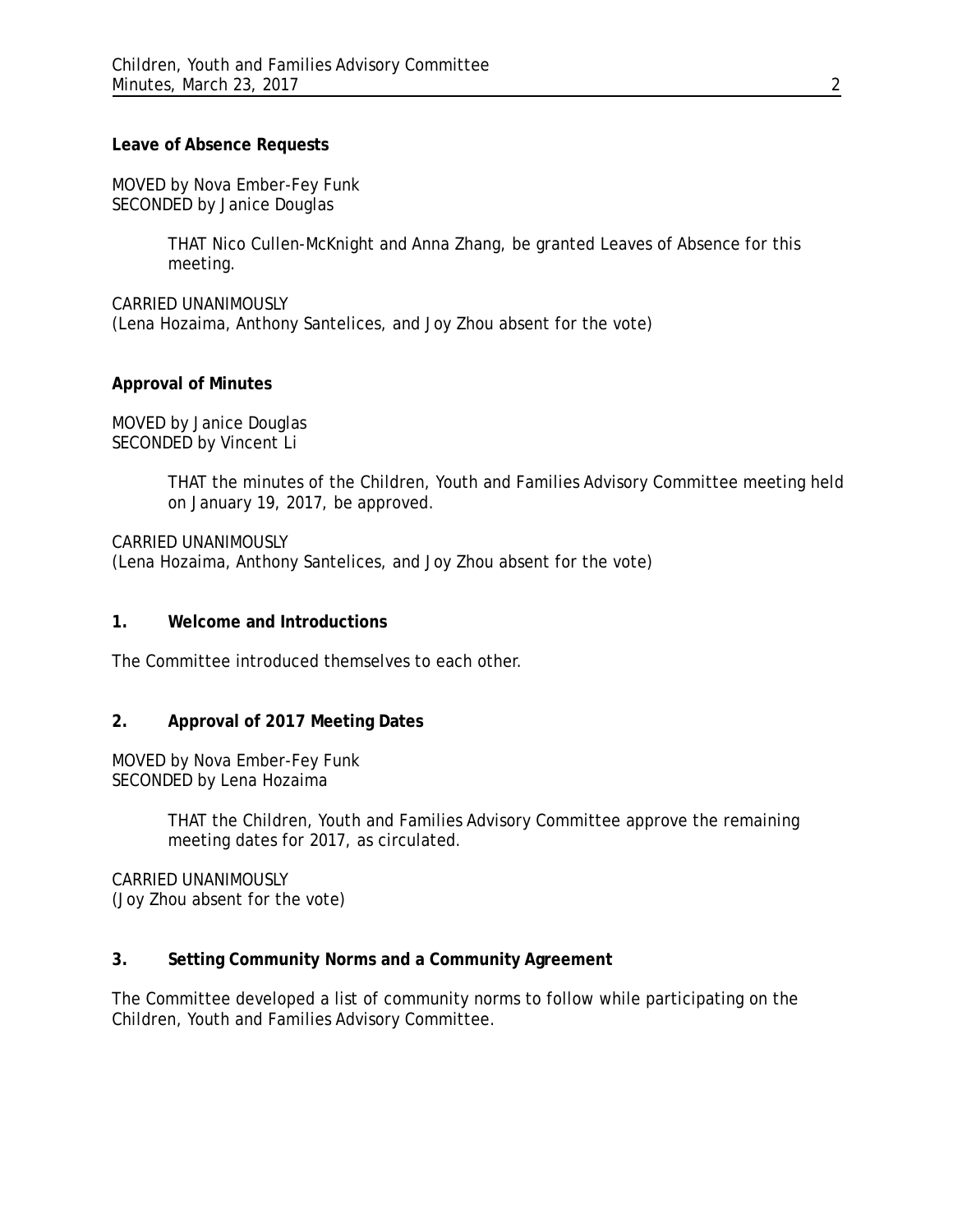MOVED by Nova Ember-Fey Funk SECONDED by Jane Childerhose

> THAT the Children, Youth and Families Advisory Committee adopt the 2017 Community Norms as set out below:

| $\overline{1}$ .  | Focus on the issue, not the individual                   |
|-------------------|----------------------------------------------------------|
| $\overline{2}$ .  | No verbal shoving                                        |
| $\overline{3}$ .  | Be kind                                                  |
| $\overline{4}$ .  | Volunteer for committee work                             |
| 5.                | Feel comfortable speaking out                            |
| 6.                | Be respectful                                            |
| 7.                | Make attendance a priority                               |
| 8.                | Provide opportunities for team-building                  |
| 9.                | All questions are valid questions                        |
| 10.               | Share thoughts openly                                    |
| $\overline{11}$ . | Be comfortable with silence                              |
| $\overline{12}$ . | Feel free to take care of personal needs                 |
| 13.               | Step up/Step back                                        |
| $\overline{14}$ . | Share outside only with consent                          |
| 15.               | Treat all issues and interests equally                   |
| $\overline{16}$ . | Demonstrate cultural sensitivity                         |
| 17.               | Pause to clarify terms                                   |
| 18.               | Ask outside presenters to be clear, concise and relevant |
| 19.               | Balance time between presentations and committee work    |
| 20.               | Prioritize interests and create and follow a work plan   |
| 21.               | Limit distractions during meetings                       |
| 22.               | Do not monopolize discussion time                        |
| 23.               | Commit to attending working sessions                     |
| $\overline{24}$ . | Start and end meetings on time                           |
| 25.               | <b>HAVE FUN!</b>                                         |

#### CARRIED UNANIMOUSLY

*Note: A detailed list of the 2017 Community Norms, including a further description of each, has been distributed to committee members and is available on file in the City Clerk's Office.*

# **4. Overview of Previous Committee Activities**

MOVED by Mab Oloman SECONDED by Joy Zhou

> THAT the above-noted item be referred to the working session to be held April 20, 2017.

### CARRIED UNANIMOUSLY